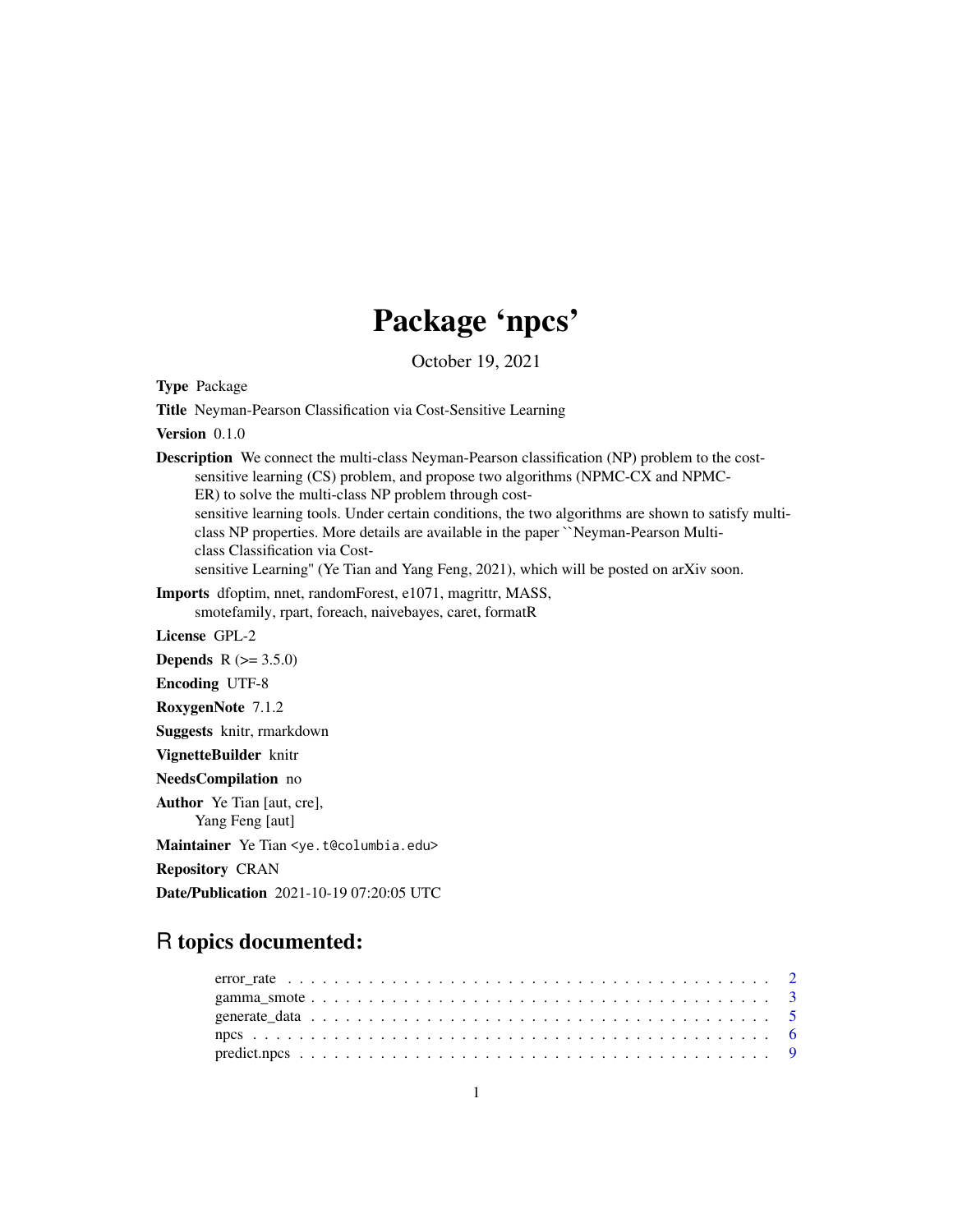#### <span id="page-1-0"></span> $\blacksquare$

<span id="page-1-1"></span>

#### Description

Calculate the error rate for each class given the predicted labels and true labels.

#### Usage

error\_rate(y.pred, y, class.names = NULL)

#### Arguments

| y.pred      | the predicted labels.                                                                                                                       |
|-------------|---------------------------------------------------------------------------------------------------------------------------------------------|
| V           | the true labels.                                                                                                                            |
| class.names | the names of classes. Should be a string vector. Default = NULL, which will set<br>the name as $1, , K$ , where K is the number of classes. |

#### Value

A vector of the error rate for each class. The vector name is the same as class.names.

#### References

Tian, Y., & Feng, Y. (2021). Neyman-Pearson Multi-class Classification via Cost-sensitive Learning. Submitted. Available soon on arXiv.

#### See Also

[npcs](#page-5-1), [predict.npcs](#page-8-1), [generate\\_data](#page-4-1), [gamma\\_smote](#page-2-1).

#### Examples

```
# data generation: case 1 in Tian, Y., & Feng, Y. (2021) with p = 1000
set.seed(123, kind = "L'Ecuyer-CMRG")
train.set \leq generate_data(n = 1000, model.no = 1)
x <- train.set$x
y <- train.set$y
test.set \leq generate_data(n = 1000, model.no = 1)
x.test <- test.set$x
y.test <- test.set$y
# contruct the multi-class NP problem: case 1 in Tian, Y., & Feng, Y. (2021)
alpha <- c(0.05, NA, 0.01)
w \leq c(0, 1, 0)
```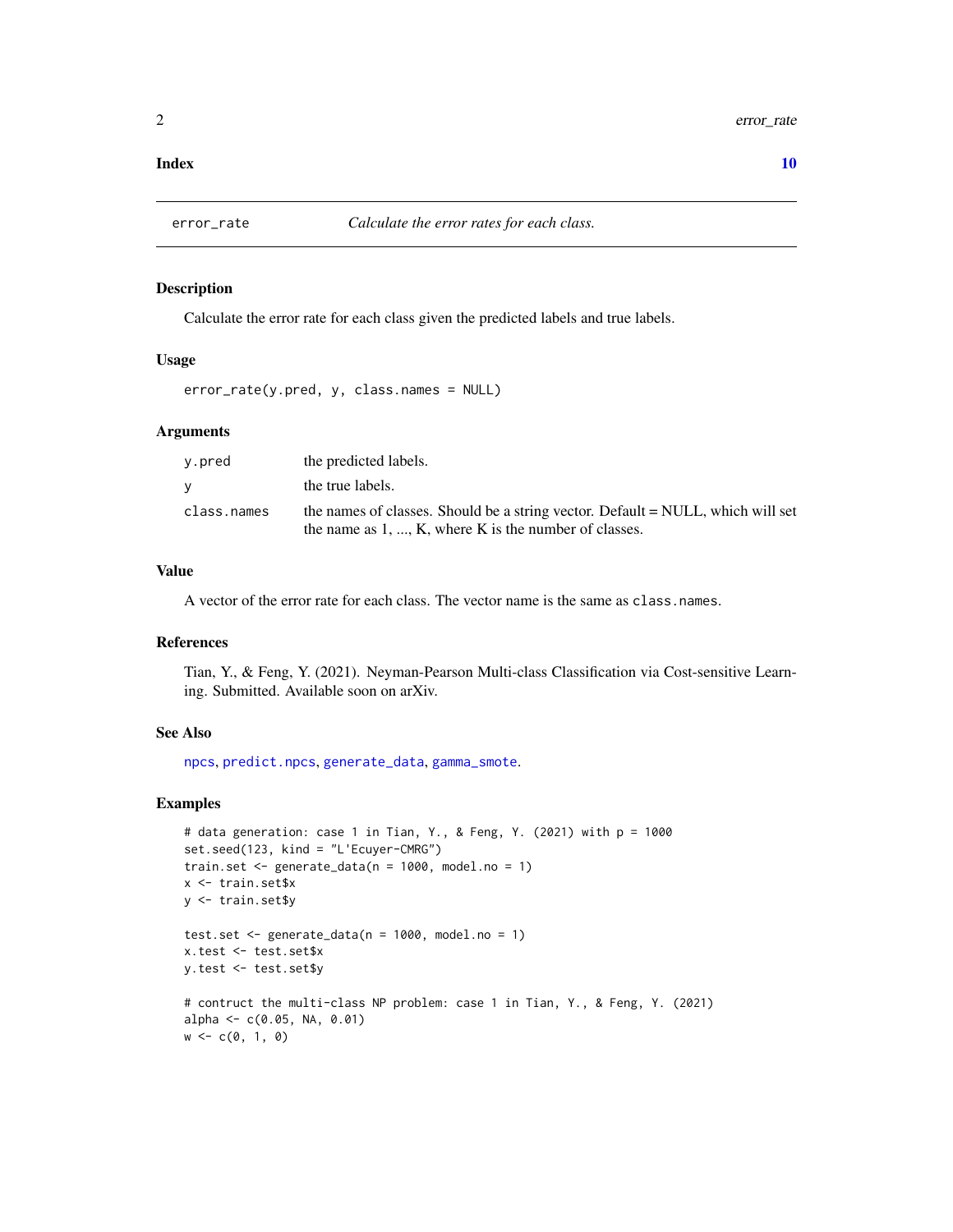#### <span id="page-2-0"></span>gamma\_smote 3

```
# try NPMC-CX, NPMC-ER with multinomial logistic regression, and vanilla multinomial
## logistic regression
fit.npmc.CX <- try(npcs(x, y, algorithm = "CX", classifier = "logistic", w = w, alpha = alpha))
fit.npmc.ER <- try(npcs(x, y, algorithm = "ER", classifier = "logistic", w = w, alpha = alpha,
refit = TRUE))
fit.vanilla \leq nnet::multinom(y\leq, data = data.frame(x = x, y = factor(y)), trace = FALSE)
# test error of NPMC-CX
y.pred.CX <- predict(fit.npmc.CX, x.test)
error_rate(y.pred.CX, y.test)
# test error of NPMC-ER
y.pred.ER <- predict(fit.npmc.ER, x.test)
error_rate(y.pred.ER, y.test)
# test error of vanilla multinomial logistic regression
y.pred.vanilla <- predict(fit.vanilla, newdata = data.frame(x = x.test))
error_rate(y.pred.vanilla, y.test)
```
#### <span id="page-2-1"></span>gamma\_smote *Gamma-synthetic minority over-sampling technique (gamma-SMOTE).*

#### Description

gamma-SMOTE with some gamma in [0,1], which is a variant of the original SMOTE proposed by Chawla, N. V. et. al (2002). This can be combined with the NPMC methods proposed in Tian, Y., & Feng, Y. (2021). See Section 5.2.3 in Tian, Y., & Feng, Y. (2021) for more details.

#### Usage

gamma\_smote(x, y, dup\_rate = 1, gamma =  $0.5$ , k = 5)

#### Arguments

| X        | the predictor matrix, where each row and column represents an observation and<br>predictor, respectively.                                                                                                                                                      |
|----------|----------------------------------------------------------------------------------------------------------------------------------------------------------------------------------------------------------------------------------------------------------------|
| у        | the response vector. Must be integers from 1 to K for some $K \ge 2$ . Can either<br>be a numerical or factor vector.                                                                                                                                          |
| dup_rate | duplicate rate of original data. Default $= 1$ , which finally leads to a new data set<br>with twice sample size.                                                                                                                                              |
| gamma    | the upper bound of uniform distribution used when generating synthetic data<br>points in SMOTE. Can be any number between 0 and 1. Default = $0.5$ . When it<br>equals to 1, gamma-SMOTE is equivalent to the original SMOTE (Chawla, N.<br>V. et. al (2002)). |
| k        | the number of nearest neighbors during sampling process in SMOTE. Default $=$<br>5.                                                                                                                                                                            |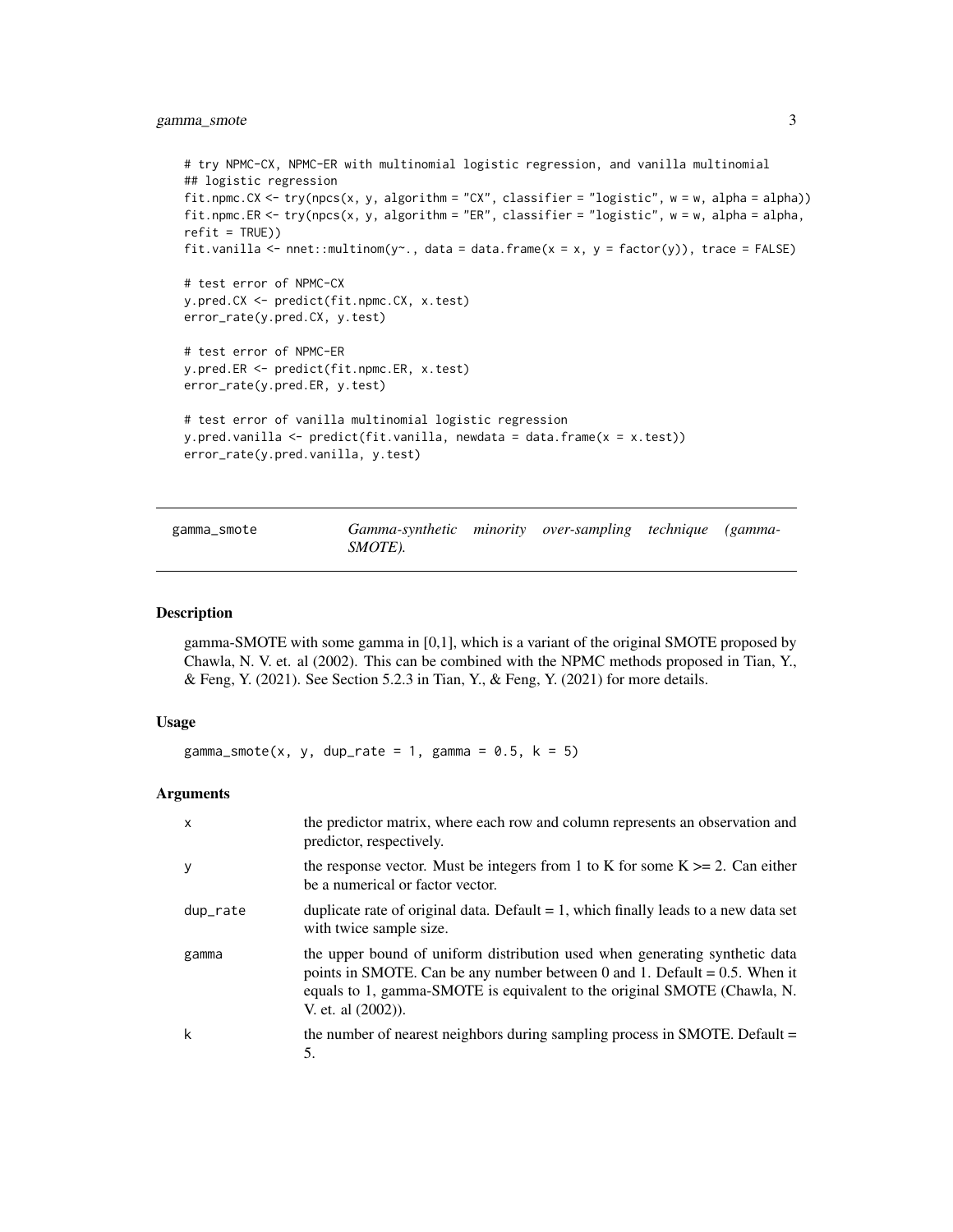#### <span id="page-3-0"></span>Value

A list consisting of merged original and synthetic data, with two components x and y. x is the predictor matrix and y is the label vector.

#### References

Chawla, N. V., Bowyer, K. W., Hall, L. O., & Kegelmeyer, W. P. (2002). SMOTE: synthetic minority over-sampling technique. Journal of artificial intelligence research, 16, 321-357.

Tian, Y., & Feng, Y. (2021). Neyman-Pearson Multi-class Classification via Cost-sensitive Learning. Submitted. Available soon on arXiv.

#### See Also

[npcs](#page-5-1), [predict.npcs](#page-8-1), [error\\_rate](#page-1-1), and [generate\\_data](#page-4-1).

#### Examples

```
## Not run:
set.seed(123, kind = "L'Ecuyer-CMRG")
train.set \leq generate_data(n = 200, model.no = 1)
x <- train.set$x
y <- train.set$y
test.set \leq generate_data(n = 1000, model.no = 1)
x.test <- test.set$x
y.test <- test.set$y
# contruct the multi-class NP problem: case 1 in Tian, Y., & Feng, Y. (2021)
alpha <- c(0.05, NA, 0.01)w \leq c(0, 1, 0)## try NPMC-CX, NPMC-ER based on multinomial logistic regression, and vanilla multinomial
## logistic regression without SMOTE. NPMC-ER outputs the infeasibility error information.
fit.npmc.CX <- try(npcs(x, y, algorithm = "CX", classifier = "logistic", w = w, alpha = alpha))
fit.npmc.ER <- try(npcs(x, y, algorithm = "ER", classifier = "logistic", w = w, alpha = alpha,
refit = TRUE))
fit.vanilla <- nnet::multinom(y~., data = data.frame(x = x, y = factor(y)), trace = FALSE)
# test error of NPMC-CX based on multinomial logistic regression without SMOTE
y.pred.CX <- predict(fit.npmc.CX, x.test)
error_rate(y.pred.CX, y.test)
# test error of vanilla multinomial logistic regression without SMOTE
y.pred.vanilla <- predict(fit.vanilla, newdata = data.frame(x = x.test))
error_rate(y.pred.vanilla, y.test)
## create synthetic data by 0.5-SMOTE
D.syn \leq gamma_smote(x, y, dup_rate = 1, gamma = 0.5, k = 5)
x < -D.syn$x
y <- D.syn$y
```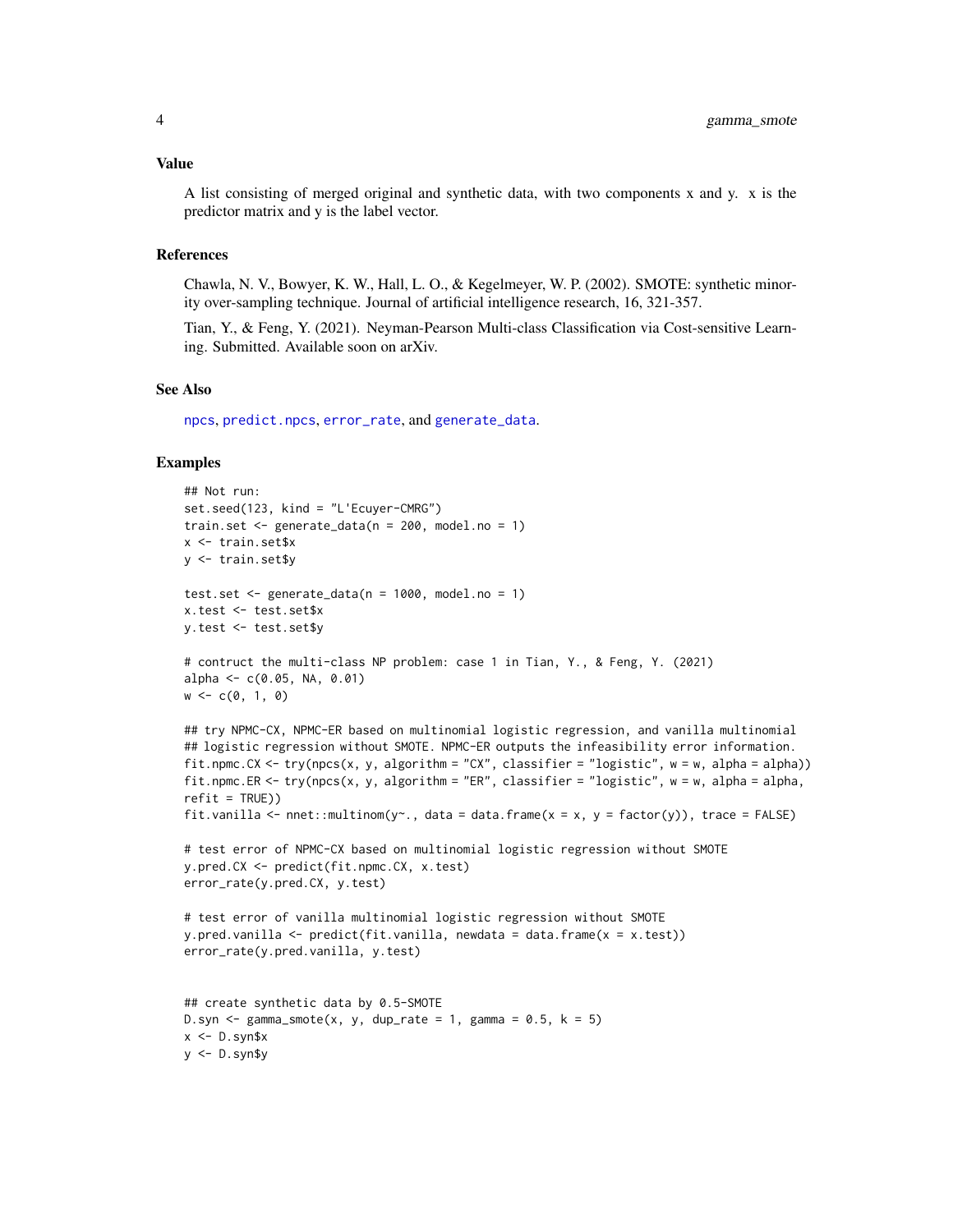```
## try NPMC-CX, NPMC-ER based on multinomial logistic regression, and vanilla multinomial logistic
## regression with SMOTE. NPMC-ER can successfully find a solution after SMOTE.
fit.npmc.CX <- try(npcs(x, y, algorithm = "CX", classifier = "logistic", w = w, alpha = alpha))
fit.npmc.ER <- try(npcs(x, y, algorithm = "ER", classifier = "logistic", w = w, alpha = alpha,
refit = TRUE))
fit.vanilla <- nnet::multinom(y~., data = data.frame(x = x, y = factor(y)), trace = FALSE)
# test error of NPMC-CX based on multinomial logistic regression with SMOTE
y.pred.CX <- predict(fit.npmc.CX, x.test)
error_rate(y.pred.CX, y.test)
# test error of NPMC-ER based on multinomial logistic regression with SMOTE
y.pred.ER <- predict(fit.npmc.ER, x.test)
error_rate(y.pred.ER, y.test)
# test error of vanilla multinomial logistic regression wit SMOTE
y.pred.vanilla <- predict(fit.vanilla, newdata = data.frame(x = x.test))
error_rate(y.pred.vanilla, y.test)
```
## End(Not run)

<span id="page-4-1"></span>generate\_data *Generate the data.*

#### Description

Generate the data from two simulation cases in Tian, Y., & Feng, Y. (2021).

#### Usage

generate\_data( $n = 1000$ , model.no = 1)

#### **Arguments**

|          | the generated sample size. Default $= 1000$ .                                |
|----------|------------------------------------------------------------------------------|
| model.no | the model number in Tian, Y., & Feng, Y. (2021). Can be 1 or 2. Default = 1. |

#### Value

A list with two components x and y. x is the predictor matrix and y is the label vector.

#### References

Tian, Y., & Feng, Y. (2021). Neyman-Pearson Multi-class Classification via Cost-sensitive Learning. Submitted. Available soon on arXiv.

#### See Also

[npcs](#page-5-1), [predict.npcs](#page-8-1), [error\\_rate](#page-1-1), and [gamma\\_smote](#page-2-1).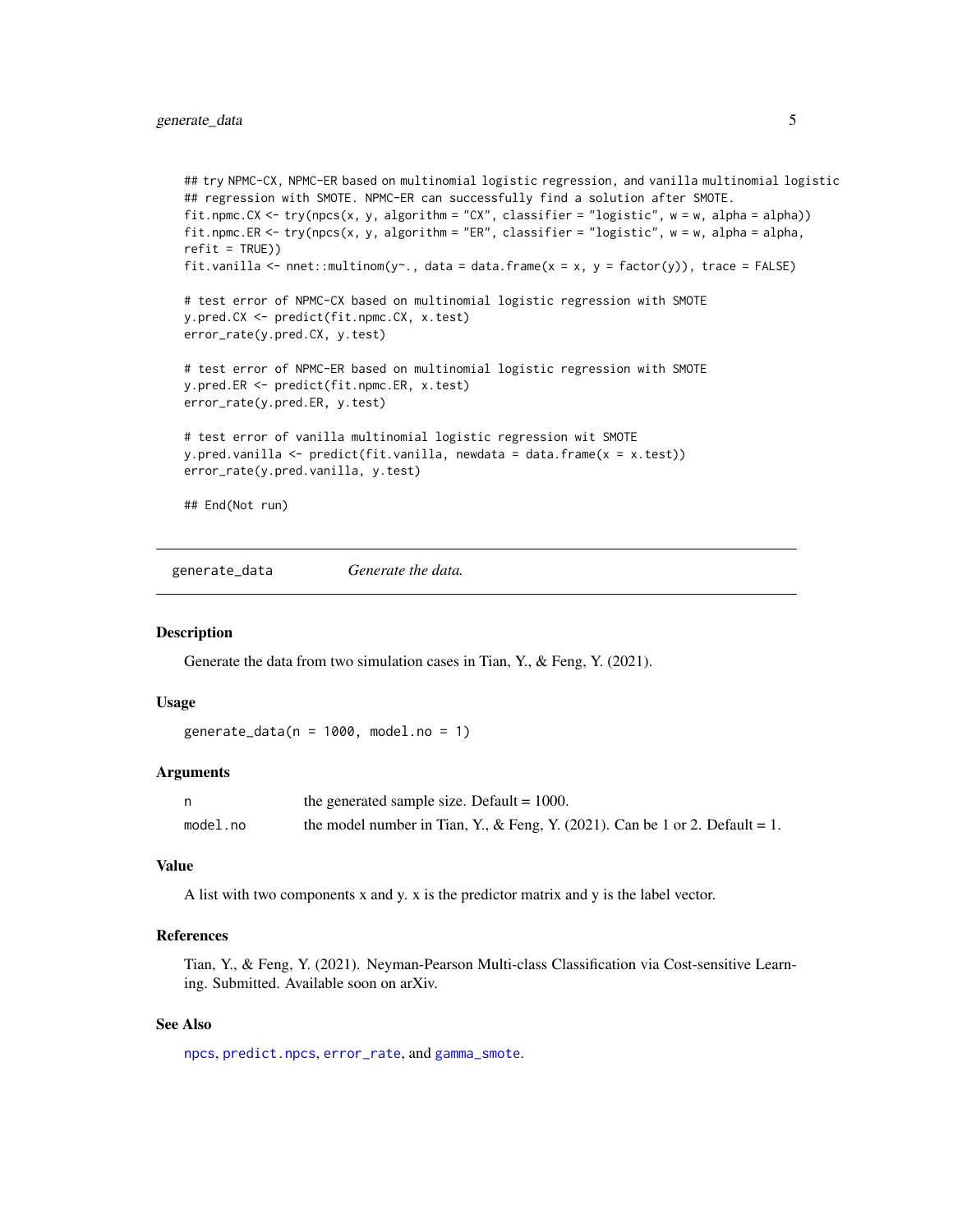#### Examples

```
set.seed(123, kind = "L'Ecuyer-CMRG")
train.set <- generate_data(n = 1000, model.no = 1)
x <- train.set$x
y <- train.set$y
```
<span id="page-5-1"></span>npcs *Fit a multi-class Neyman-Pearson classifier with error controls via cost-sensitive learning.*

#### Description

Fit a multi-class Neyman-Pearson classifier with error controls via cost-sensitive learning. This function implements two algorithms proposed in Tian, Y. & Feng, Y. (2021). The problem is minimize a linear combination of  $P(hat(Y)(X) := k | Y=k)$  for some classes k while controlling  $P(hat(Y)(X) := k|Y=k)$  for some classes k. See Tian, Y. & Feng, Y. (2021) for more details.

#### Usage

```
npcs(
  x,
  y,
  algorithm = c("CX", "ER"),classifier = c("logistic", "knn", "randomforest", "tree", "neuralnet", "svm", "lda",
    "qda", "nb", "nnb"),
  w,
  alpha,
  split.ratio = 0.5,split.mode = c("by-class", "merged"),
  tol = 1e-06,refit = TRUE,protect = TRUE,
  opt.alg = c("Hooke-Jeeves", "Nelder-Mead"),
  ...
\mathcal{L}
```
#### Arguments

| X.        | the predictor matrix of training data, where each row and column represents an<br>observation and predictor, respectively.                |
|-----------|-------------------------------------------------------------------------------------------------------------------------------------------|
| ٧         | the response vector of training data. Must be integers from 1 to K for some K<br>$>= 2$ . Can be either a numerical or factor vector.     |
| algorithm | the NPMC algorithm to use. String only. Can be either "CX" or "ER", which<br>implements NPMC-CX or NPMC-ER in Tian, Y. & Feng, Y. (2021). |

<span id="page-5-0"></span>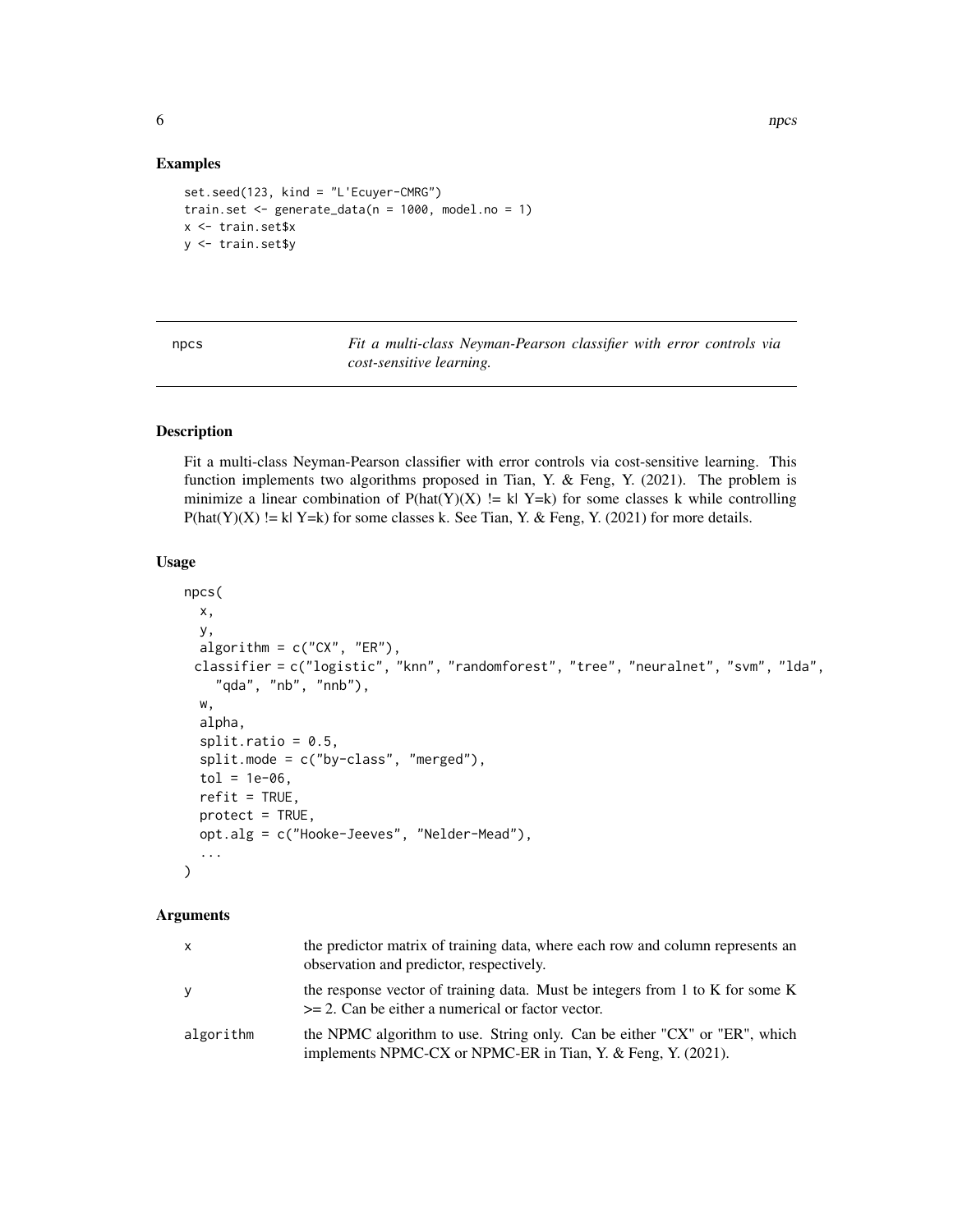<span id="page-6-0"></span>

| classifier  | which model to use for estimating the posterior distribution $P(Y X = x)$ . String<br>only.                                                                                                                                                                                                                                           |
|-------------|---------------------------------------------------------------------------------------------------------------------------------------------------------------------------------------------------------------------------------------------------------------------------------------------------------------------------------------|
|             | • logistic: multinomial logistic regression, which is implemented via multinom<br>in package nnet.                                                                                                                                                                                                                                    |
|             | • knn: k-nearest neighbor, which is implemented via knn3 in package caret.<br>An addition parameter (number of nearest neighbors) "k" is needed, which<br>is 5 in default.                                                                                                                                                            |
|             | • randomforest: random forests, which is implemented via randomForest in<br>package randomForest.                                                                                                                                                                                                                                     |
|             | • tree: decition trees, which is implemented via rpart in package rpart.                                                                                                                                                                                                                                                              |
|             | • neuralnet: single-layer neural networks, which is implemented via nnet in<br>package nnet.                                                                                                                                                                                                                                          |
|             | • svm: support vector machines, which is implemented via svm in package<br>e1071.                                                                                                                                                                                                                                                     |
|             | • Ida: linear discriminant analysis, which is implemented via 1da in package<br>MASS.                                                                                                                                                                                                                                                 |
|             | · qda: quadratic discriminant analysis, which is implemented via qda in<br>package MASS.                                                                                                                                                                                                                                              |
|             | • nb: naive Bayes classifier with Gaussian marginals, which is implemented<br>via naiveBayes in package e1071.                                                                                                                                                                                                                        |
|             | • nnb: naive Bayes classifier with non-parametric-estimated marginals (kernel-<br>based), which is implemented via nonparametric_naive_bayes in pack-<br>age naivebayes. The default kernel is the Gaussian kernel. Check the<br>documentation of function nonparametric_naive_bayes to see how to<br>change the estimation settings. |
| W           | the weights in objective function. Should be a vector of length K, where K is<br>the number of classes.                                                                                                                                                                                                                               |
| alpha       | the levels we want to control for error rates of each class. Should be a vector<br>of length K, where K is the number of classes. Use NA if if no error control is<br>imposed for specific classes.                                                                                                                                   |
| split.ratio | the proportion of data to be used in searching lambda (cost parameters). Should<br>be between 0 and 1. Default = $0.5$ . Only useful when algorithm = "ER".                                                                                                                                                                           |
| split.mode  | two different modes to split the data for NPMC-ER. String only. Can be either<br>"per-class" or "merged". Default = "per-class". Only useful when algorithm =<br>"ER".                                                                                                                                                                |
|             | • per-class: split the data by class.                                                                                                                                                                                                                                                                                                 |
|             | • merged: split the data as a whole.                                                                                                                                                                                                                                                                                                  |
| tol         | the convergence tolerance. Default $= 1e-06$ . Used in the lambda-searching step.<br>The optimization is terminated when the step length of the main loop becomes<br>smaller than tol. See pages of hjkb and nmkb for more details.                                                                                                   |
| refit       | whether to refit the classifier using all data after finding lambda or not. Boolean<br>value. Default = TRUE. Only useful when algorithm = "ER".                                                                                                                                                                                      |
| protect     | whether to threshold the close-zero lambda or not. Boolean value. Default $=$<br>TRUE. This parameter is set to avoid extreme cases that some lambdas are set<br>equal to zero due to computation accuracy limit. When protect = TRUE, all<br>lambdas smaller than 1e-03 will be set equal to 1e-03.                                  |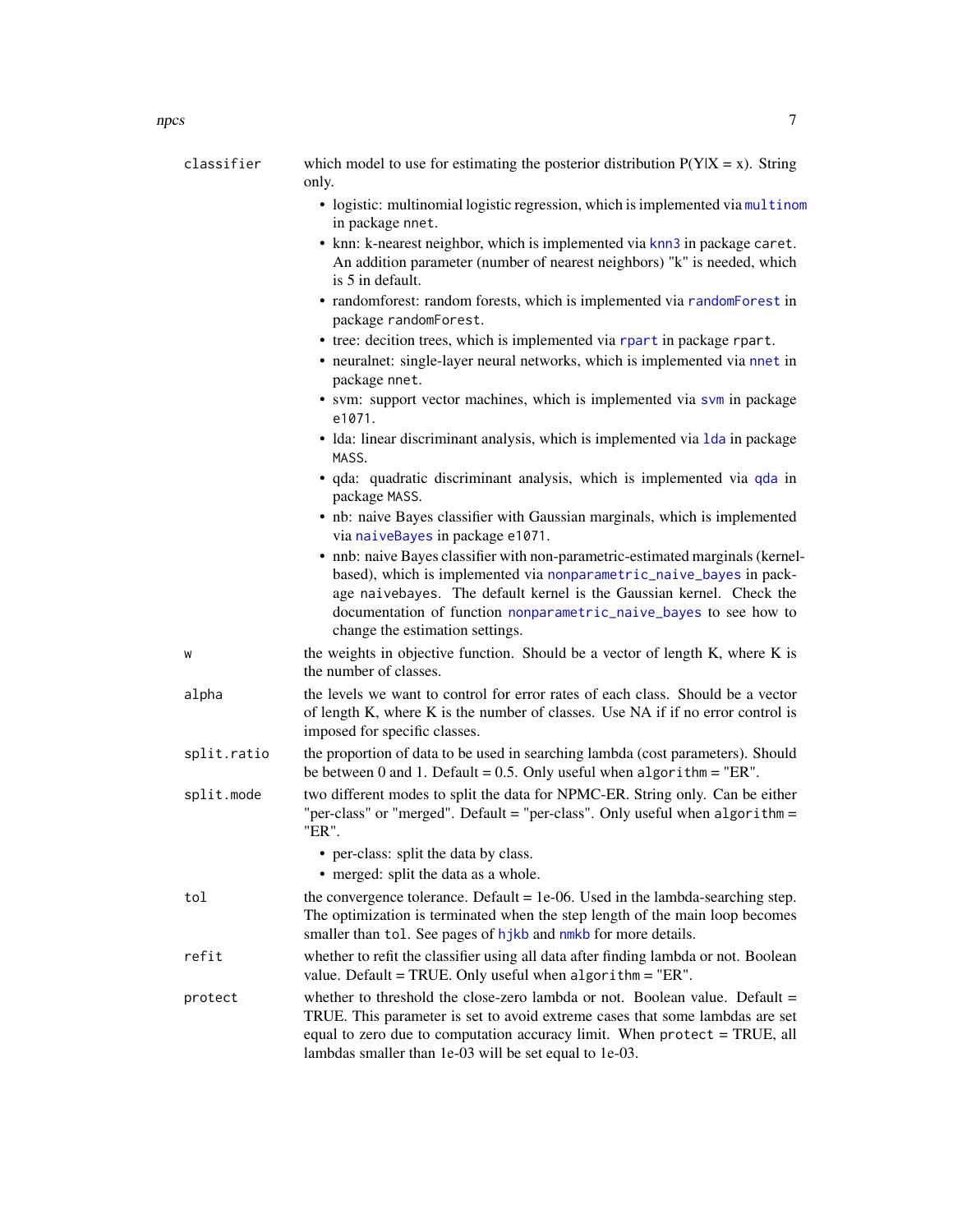<span id="page-7-0"></span>

| opt.alg | optimization method to use when searching lambdas. String only. Can be either<br>"Hooke-Jeeves" or "Nelder-Mead". Default = "Hooke-Jeeves".                                                                                           |
|---------|---------------------------------------------------------------------------------------------------------------------------------------------------------------------------------------------------------------------------------------|
| .       | additional arguments. Will be passed to the function which fits the model indi-<br>cated in classifier. For example, when classifier = "knn", the number of<br>nearest neightbors k should be inputed. When classifier = "neuralnets" |

#### Value

An object with S3 class "npcs".

| lambda     | the estimated lambda vector, which consists of Lagrangian multipliers. It is<br>related to the cost. See Section 2 of Tian, Y. & Feng, Y. (2021) for details. |
|------------|---------------------------------------------------------------------------------------------------------------------------------------------------------------|
| fit        | the fitted classifier.                                                                                                                                        |
| classifier | which classifier to use for estimating the posterior distribution $P(Y X = x)$ .                                                                              |
| algorithm  | the NPMC algorithm to use.                                                                                                                                    |
| alpha      | the levels we want to control for error rates of each class.                                                                                                  |
| W          | the weights in objective function.                                                                                                                            |
| pik        | the estimated marginal probability for each class.                                                                                                            |

#### References

Tian, Y., & Feng, Y. (2021). Neyman-Pearson Multi-class Classification via Cost-sensitive Learning. Submitted. Available soon on arXiv.

#### See Also

[predict.npcs](#page-8-1), [error\\_rate](#page-1-1), [generate\\_data](#page-4-1), [gamma\\_smote](#page-2-1).

#### Examples

```
# data generation: case 1 in Tian, Y., & Feng, Y. (2021) with n = 1000
set.seed(123, kind = "L'Ecuyer-CMRG")
train.set \leq generate_data(n = 1000, model.no = 1)
x <- train.set$x
y <- train.set$y
test.set \leq generate_data(n = 1000, model.no = 1)
x.test <- test.set$x
y.test <- test.set$y
# contruct the multi-class NP problem: case 1 in Tian, Y., & Feng, Y. (2021)
alpha <- c(0.05, NA, 0.01)
w \leq c(0, 1, 0)# try NPMC-CX, NPMC-ER, and vanilla multinomial logistic regression
fit.npmc.CX <- try(npcs(x, y, algorithm = "CX", classifier = "logistic", w = w, alpha = alpha))
fit.npmc.ER <- try(npcs(x, y, algorithm = "ER", classifier = "logistic", w = w, alpha = alpha,
refit = TRUE))
fit.vanilla <- nnet::multinom(y 
cotata = data.frame(x = x, y = factor(y)), trace = FALSE)
```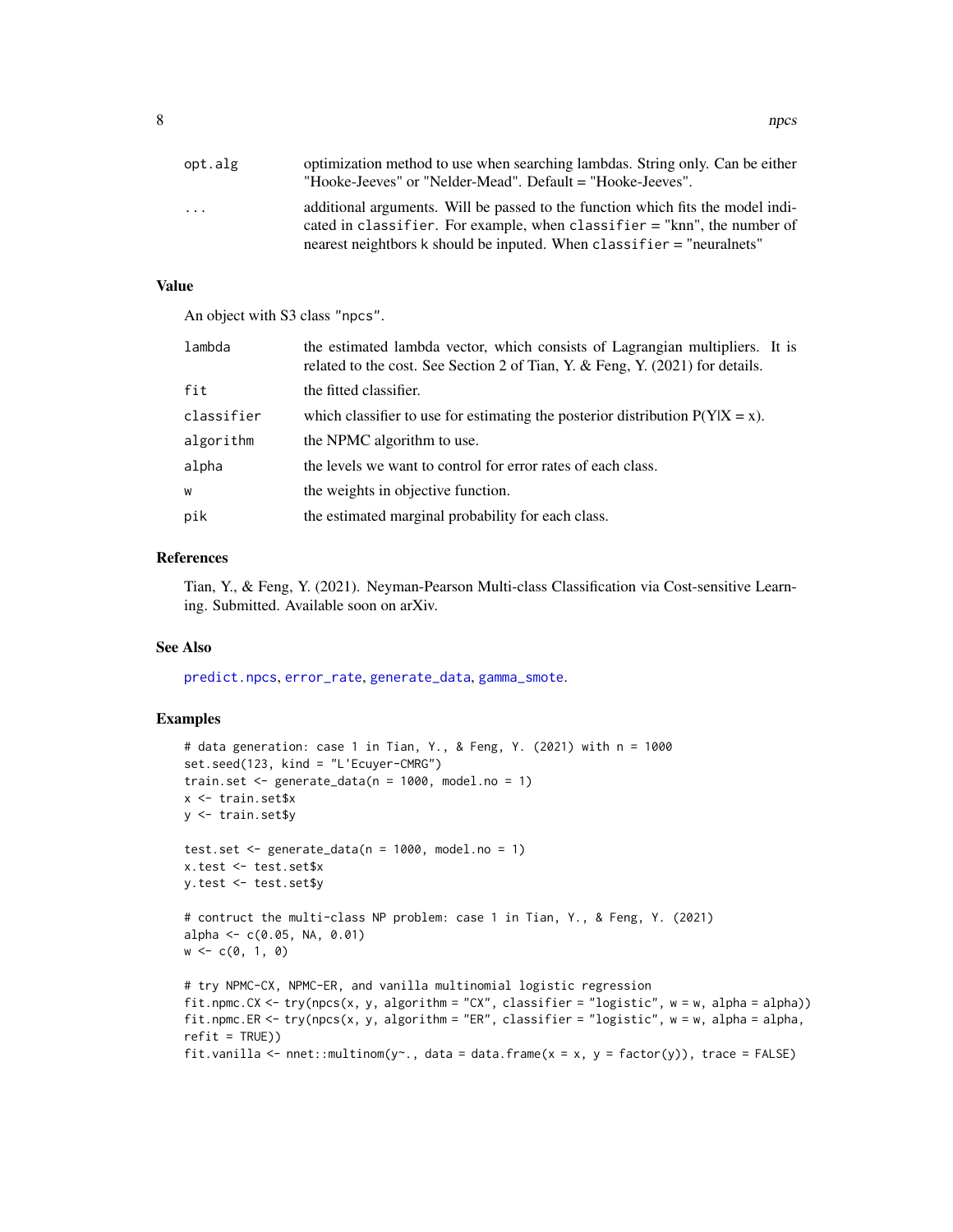#### <span id="page-8-0"></span>predict.npcs 9

```
# test error of NPMC-CX
y.pred.CX <- predict(fit.npmc.CX, x.test)
error_rate(y.pred.CX, y.test)
# test error of NPMC-ER
y.pred.ER <- predict(fit.npmc.ER, x.test)
error_rate(y.pred.ER, y.test)
# test error of vanilla multinomial logistic regression
y.pred.vanilla <- predict(fit.vanilla, newdata = data.frame(x = x.test))
error_rate(y.pred.vanilla, y.test)
```
<span id="page-8-1"></span>predict.npcs *Predict new labels from new data based on the fitted NPMC classifier.*

#### Description

Predict new labels from new data based on the fitted NPMC classifier, which belongs to S3 class "npcs".

#### Usage

```
## S3 method for class 'npcs'
predict(object, newx, ...)
```
#### Arguments

| object    | the fitted NPMC classifier from function npcs, which is an object of S3 class<br>" $npcs$ ".                                                  |
|-----------|-----------------------------------------------------------------------------------------------------------------------------------------------|
| newx      | the new observations. Should be a matrix or a data frame, where each row and<br>column represents an observation and predictor, respectively. |
| $\ddotsc$ | additional arguments.                                                                                                                         |

#### Value

the predicted labels.

#### References

Tian, Y., & Feng, Y. (2021). Neyman-Pearson Multi-class Classification via Cost-sensitive Learning. Submitted. Available soon on arXiv.

#### See Also

[npcs](#page-5-1), [error\\_rate](#page-1-1), [generate\\_data](#page-4-1), [gamma\\_smote](#page-2-1).